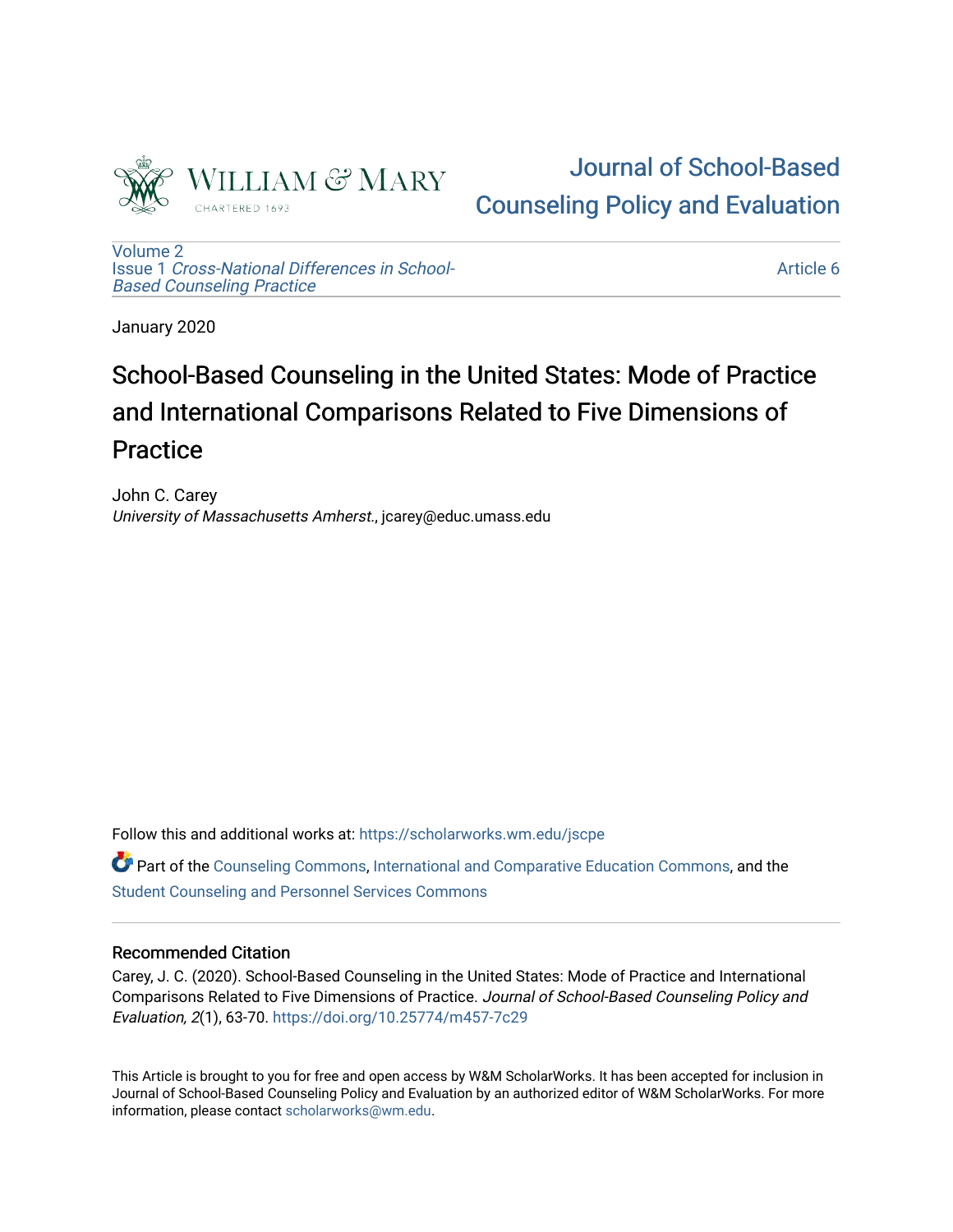# School-Based Counseling in the United States: Mode of Practice and International Comparisons Related to Five Dimensions of Practice

# John C. Carey

University of Massachusetts, Amherst

#### **Abstract**

This study used the five dimensions of practice identified by Carey, Fan, He, and Jin (2020) to describe the preferred mode of practice of US school-based counselors and compare this mode of practice with nine other countries. A total of 380 US school counselors completed the International Survey of School Counselor Activities-United States. Mean item ratings and mean BART scores were used for both descriptions and comparisons. US counselors indicated that Counseling Services; Advocacy and Systemic Improvement; Prevention Programs; and, Educational and Career Planning were all important aspects of their role. In comparison to international counterparts, US counselors placed greater emphasis on Advocacy and Systemic Improvement and Prevention Programs. Results confirmed previous scholarship suggesting that counselors in the US have a very broad role. Any reformulation of this role would benefit from comparative international research on the strengths and limitations of different modes of practice.

*Keywords*: school-based counseling, school counselor role, cross-national comparative research, international school counseling, policy research.

School-based counseling in the United States is a mature profession with well-established modes and standards for practice. Counselors have been employed in U.S. schools for over 100 years and over that time several shifts in the nature of the work have occurred (Cinotti, 2014; Gysbers, 2004). However, several factors have operated to establish a high level of consensus regarding the mode of practice for school-based counseling in the United States. First, the professional associations have developed important statements and guidelines regarding the school counselors' role and function. Most notably these include: the American School Counseling Association ([ASCA], 1999) role statement; the current ASCA statements on appropriate and inappropriate school counselor duties (ASCA, n.d.a); school counselor competencies (ASCA, n.d.b); and the role of the school counselor (ASCA, n.d.c).

 In addition, comprehensive developmental guidance (CDG) gradually emerged as the dominant model for the organization and evaluation of school-based counseling programs and the majority of state departments of education adopted official models based on its principles (Sink & MacDonald, 1998). CDG specifies a broad role for schoolbased counselors that includes activities related to individual planning, guidance curriculum, responsive services, and system support (Gysbers & Henderson, 2012). The ASCA National Model for School Counseling Programs (ASCA, 2003, 2012) updated CDG to increase its compatibility with contemporary models of schooling. This model enumerated many activities that constitute the role of school counselors. Martin and Carey's (2014) analysis of the ASCA's (2012) National Model identified six distinct categories of school counselor activities related to: direct services (counseling with students), indirect services (consultation and training with teachers and parents), school counselor personnel evaluation, counseling program management, counseling program evaluation, and professional advocacy. After the initial development of the ASCA National Model (2003), most state departments of education updated their official state models to align them with the ASCA National Model (Martin, Carey, & DeCoster, 2009).

 The professional association guidelines on role and function and the ASCA National Model influenced the Accreditation Standards of the Council on the Accreditation of Counseling and Related Education Programs ([CACREP], 2015). CACREP oversees a voluntary national accreditation process for university-based counselor preparation programs. As a result, the curriculum of training programs seeking CACREP accreditation must be aligned with professional practice as specified in the professional guidelines and the ASCA National Model. The CACREP Accreditation Standards, professional association guidelines, and state models have influenced in turn: (a) state licensure and certification standards that are used to determine whether candidates for school counseling positions in public schools are approved for employment and practice; and (b) state training program accreditation standards that influence the curriculum of university-based training programs (Trevisan, Carey, & Martin, in press). In summary, mutually reinforcing models and standards of professional associations, accrediting bodies and state departments of education have led to an increasing level of consensus on the mode of practice for school-based counselors in the United States.

 That said, scholars have noted that there is still not a perfect consensus on the ideal mode of school-based practice (Cinotti, 2014; Lambie & Williamson, 2004). Whether school-based counselors should offer mental health counseling services to needy students or restrict themselves to engaging in the referral and monitoring of students with mental health problems is a particularly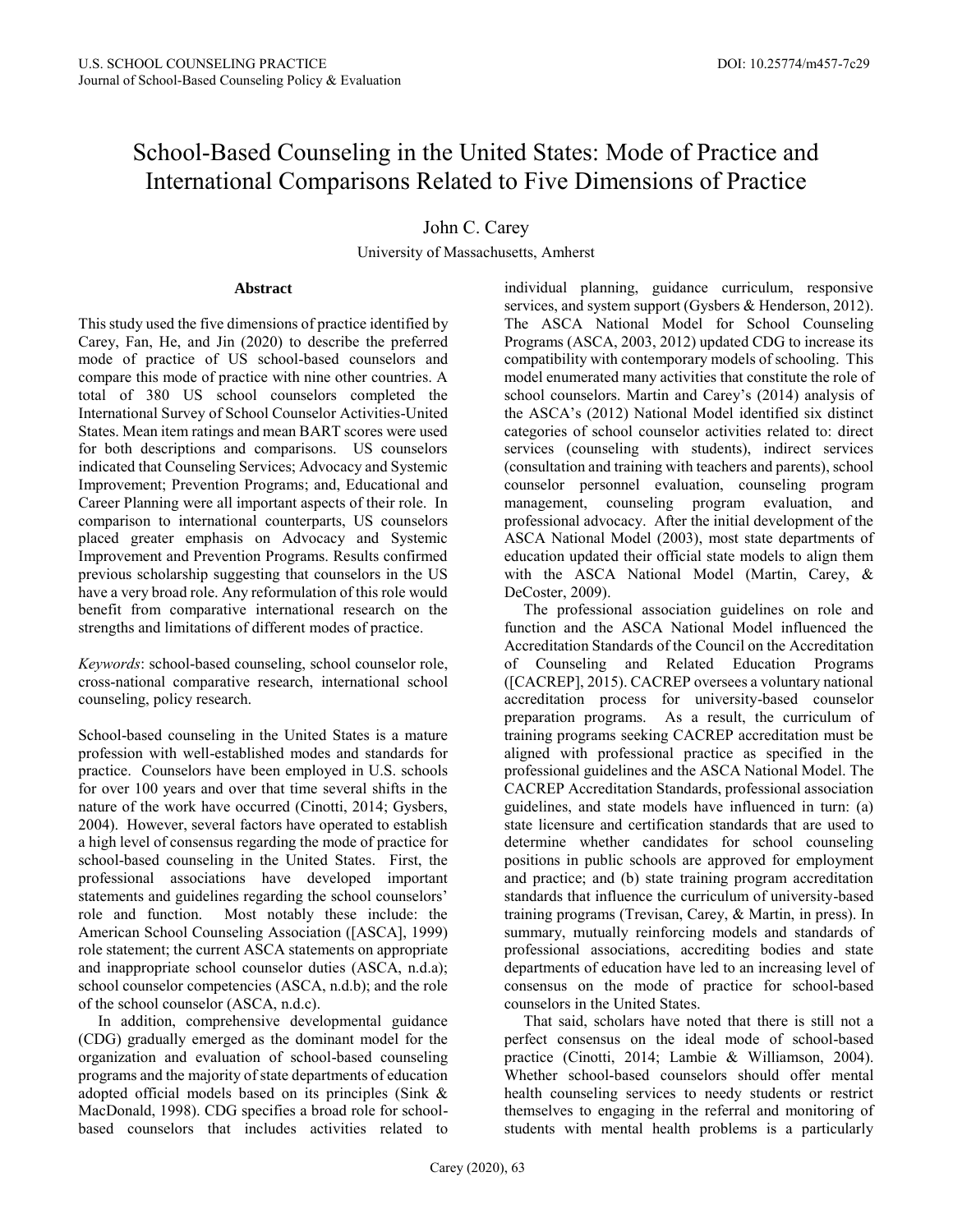troublesome question related to the professional role (Christian & Brown, 2018). It has been suggested that the professional identity of school-based counselors may influence the extent to which they engage in the actual delivery of mental health counseling with students vs. handling students' mental health issues through referral (Kaplan & Gladding, 2011).

 Research has also consistently demonstrated that even though school-based counselors in the United States may have achieved a reasonable consensus on their role and associated activities, school administrators, teachers and parents may not necessarily understand or share this perspective (e.g., Reiner, Colbert, & Perusse, 2009; Wilder & Ray, 2013; Zalaquett, & Chatters, 2012). Many U.S. school-based counselors may be limited in the extent to which they can enact their ideal role because critical stakeholders have different expectations for them (Culbreth, Scarborough, Banks-Johnson, & Solomon, 2005; Nelson, Robles-Pina, & Nichter, 2008; Scarborough, & Culbreth, 2008).

 In addition, several important critiques of the current U.S. school-based counseling mode of practice should be noted. It has been suggested that the role of U.S. schoolbased counselors is so broad that it is impossible to enact the full range of prescribed activities with high quality (Carey & Martin, 2017; College Board, 2011). In addition, Astramovich, Hoskins, and Bartlett (2010) have suggested that many of the tasks associated with this broad role do not require a high level of professional training and that students are best served when school-based counselors are free to focus on the delivery of direct counseling services. Suggestions to revise the U.S. school-based mode of practice have included: eliminating activities considered to be extraneous by aligning university training with actual school-based counseling practice (College Board, 2011), using paraprofessionals to perform activities that do not require advanced counselor training (Astramovich et al., 2010), and developing school-based counseling specializations to enable schools to create teams of counselors with the expertise that they need (Carey & Martin, 2017).

 Recent studies using the *International Survey of School Counselor Activities* (*ISSCA*) contributed to the understanding of the current mode of practice in the United States*.* In a recent study, Fan, Carey, He, and Martin (2019) found that there was a great deal of consensus among the participants from a national sample of U.S. school-based counselors regarding the importance of the various activities included in the survey. U.S. school-based counselors showed very few practically significant, demographic differences in role perceptions. Interestingly, counselors' professional identity did not seem to be strongly related to their perspectives on role. These results were replicated in a follow-up study of school-based counselors in West Virginia (He, Brady, & Carey, in press).

 The international comparative study of school counseling practice has the potential to offer interesting and

important insights into the efficacy of different modes of practice (Aluede, Carey, Harris, & Lee, 2017). The *ISSCA*  was designed to enable such international comparisons. In the lead article of this special issue, Carey, Fan, He, and Jin (2020) presented the results of a ten-nation comparative study of the mode of practice of school-based counselors. This study found that there are at least five important dimensions along which school-based counseling practice differs across countries: *Counseling Services*; *Advocacy and Systemic Improvement*; *Prevention Programs*; *Administrator Role*; and, *Educational and Career Planning*. The purposes of the present study were: (a) to describe the preferred mode of practice of U.S. school-based counselors based on these five dimensions; and (b) to contrast the U.S. mode of practice with that of the other nine nations.

#### **Method**

The methods of data collection for the present study have been described in detail by Fan, et al. (2019). A brief synopsis is presented below.

#### **Measure**

Participants completed the United States version of the *International Survey of School Counselors' Activities* (*ISSCA-US;* Fan et al., 2019)

### **Participants**

Data were collected from two different samples. For the first sample, the American Counseling Association (ACA) provided emails for members who had indicated that they were employed as school counselors and who had given permission to be contacted for research purposes (*N* = 2,137). Of this group, 403 people returned surveys, 219 of which completed the entire 42-item *ISSCA-US.* A second sample was drawn from a state department of education list of 815 school counselors in West Virginia. Of this group, 236 people returned surveys, 171 of who completed the entire 42-item *ISSCA-US.* In all, 390 U.S. school-based counselors contributed data to this study.

#### **Procedures**

The *ISSCA-US* and all research materials and procedures were reviewed and approved by the University of Massachusetts Human Subjects UMASS Institutional Review Board prior to study implementation. A survey was built in Survey Monkey that included an Informed Consent page, demographic items, and the 42-item *ISSCA-US*. A link to the online survey was sent out to participants in January 2017 in an email from the first author that informed them of the purposes of the research, the nature of the *ISSCA-US,* the potential impact their participation could have on policy research, and the confidentiality of their responses. The link led to an Informed Consent page.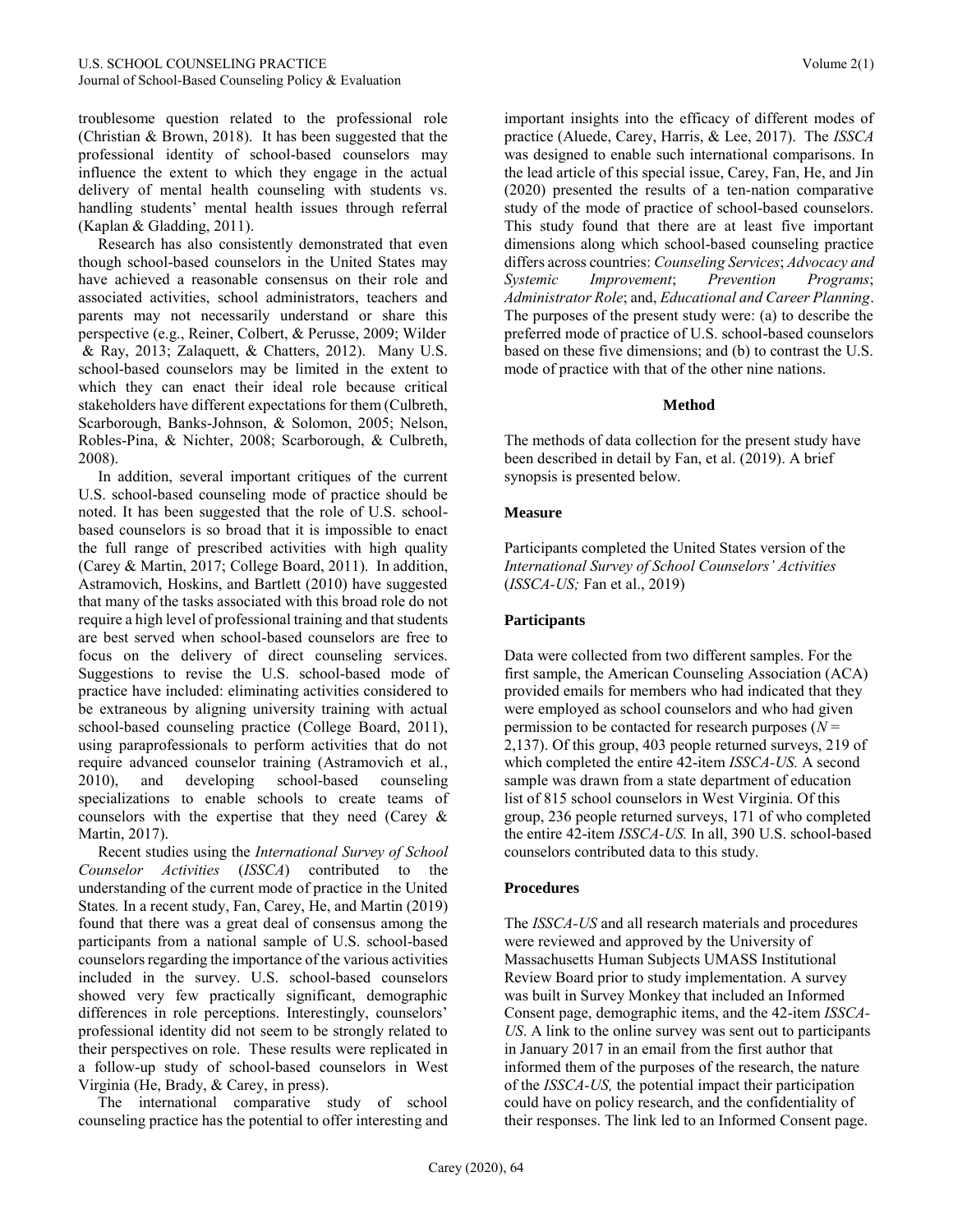If participants agreed to participate, they were directed to the demographic items and *ISSCA-US*. After the initial request, two reminders were also sent out at one-week intervals to participants who had not yet responded to the Informed Consent request.

#### **Data Analysis**

Data analysis procedures were described by Carey et al. (2020). The data from U.S. school counselors was pooled with data from counselors in 9 other countries and subjected to an exploratory factor analysis. Five dimensions of practice were identified. Mean item ratings and mean BART scores were also computed to provide descriptive information on U.S. ratings and permit international comparisons on these five dimensions.

#### **Results**

#### **Response Rates**

In order to increase the number of respondents, the tailored design method for electronic surveying methods was used in regard to email communications and the timing of delivery (Dillman, Smyth, & Christian, 2014). Out of a possible 2,952 participants who were invited to complete the research instrument, 390 complete data sets were obtained. This represents an overall return rate of 13%, a figure that, while low, is on par with prior survey research involving school counselor populations (Limberg, Lambie, & Robinson, 2016; McCabe, Rubinson, Dragowski, & Elizalde-Utnick, 2013; Mullen, Lambie, Griffith, & Sherrell, 2015). While internal online surveys within organizations (e.g., places of employment or university systems) tend to have an average response rate of 30-35% (Baruch & Holtom, 2008; Nulty, 2008), survey response rates among large, external populations typically fall between 10-15% (Fan & Yan, 2010). A low response limits the generalizability of findings and may reflect nonresponse bias, though Cook et al. (2000) argue that in survey research, population representativeness is ultimately more essential than response rate.

#### **Participant Characteristics**

Among the participants: 17% were male and 83% were female; 43.1% worked in a Rural setting, 34.1% in a Suburban setting, 17.7% in an Urban setting, and 4.6% in an Inner City setting. Their experience of working as a school counselor ranged from 1 to 40 years with 23% reporting as less or equal to 4 years, 22% (5-9 years), 16%  $(10-14 \text{ years})$ ,  $21\%$  (15-19 years), and  $18\%$  (20+ years). With regard to the grade levels with which they worked, 25% of the participants indicated working at the elementary level, 18% at middle school level, 37% at high school level, and 20% at the other overlapped grade levels.

#### **U.S. School Counselor Ratings of Appropriateness**

Average item ratings by U.S. school counselors on the five dimensions of practice are resented in Table 1**.** U.S. school counselors rated four dimensions of practice very highly: *Counseling Services* ( $M = 3.5$ ; *SD* = 0.40); *Advocacy and Systemic Improvement* (*M* = 3.5; *SD* = 0.42); *Prevention Programs*  $(M = 3.4 \text{ SD} = 0.45)$ ; and *Educational and Career Planning*  $(M = 3.5; SD = 0.58)$ . Considering the anchoring of the ratings  $(3 =$ "Appropriate";  $4 =$  "Very Appropriate") this indicated that U.S. school counselors consider all four of these dimensions of practice as being very appropriate. U.S. school counselors rated the *Administrator Role* dimension  $(M = 2.0; SD = 0.5)$  as being inappropriate for the professional school counselor role in the United States.

#### **BART Scores for U.S. School Counselor Ratings**

Average BART scores of the ratings of U.S. school counselors and their international counterparts on the five dimensions of practice are presented in Table 2. Compared to their counterparts in 9 other countries, U.S. school counselors showed: the highest average BART score for the *Advocacy and Systemic Improvement* dimension (*M* =  $0.643$ ;  $SD = 0.632$ ) and the third highest average BART score for *Prevention Programs*  $(M = 0.688; SD = 0.648)$ . Compared to the United States, only Turkey and Nigeria showed a greater emphasis on *Prevention Programs.* The United States approach to practice can be considered to show a strong emphasis on these two dimensions in comparison to the international sample as a whole.

 In contrast, U.S. school counselors showed the lowest average BART score for the *Administrator Role* dimension  $(M = -0.959; SD = 0.930)$  out of all the 10 countries sampled. The U.S. approach to practice does not include activities associated with school administrative functions.

 For *Educational and Career Planning,* the U.S. BART score was the 5<sup>th</sup> highest ( $M = 0.494$ ;  $SD = 0.900$ ). Similarly, for *Counseling Services*, the U.S. BART score was the 6<sup>th</sup> highest ( $M = -0.347$ ;  $SD = 0.976$ ). In comparison to the other 9 countries, the U.S. approach to practice is in the middle on both these dimensions. It should be noted that U.S. counselors considered both of these dimensions as very important aspects of professional practice. However, comparatively, the approaches to school counseling practice in approximately half of the other countries sampled showed a greater emphasis on these two dimensions.

#### **Discussion**

The results of the present study confirm previous scholarship (Carey & Martin, 2017; College Board, 2011) that suggested that school-based counselors in the United States have a broad role. U.S. school-based counselors indicated that activities related to *Counseling* Services (e.g., student individual counseling, student group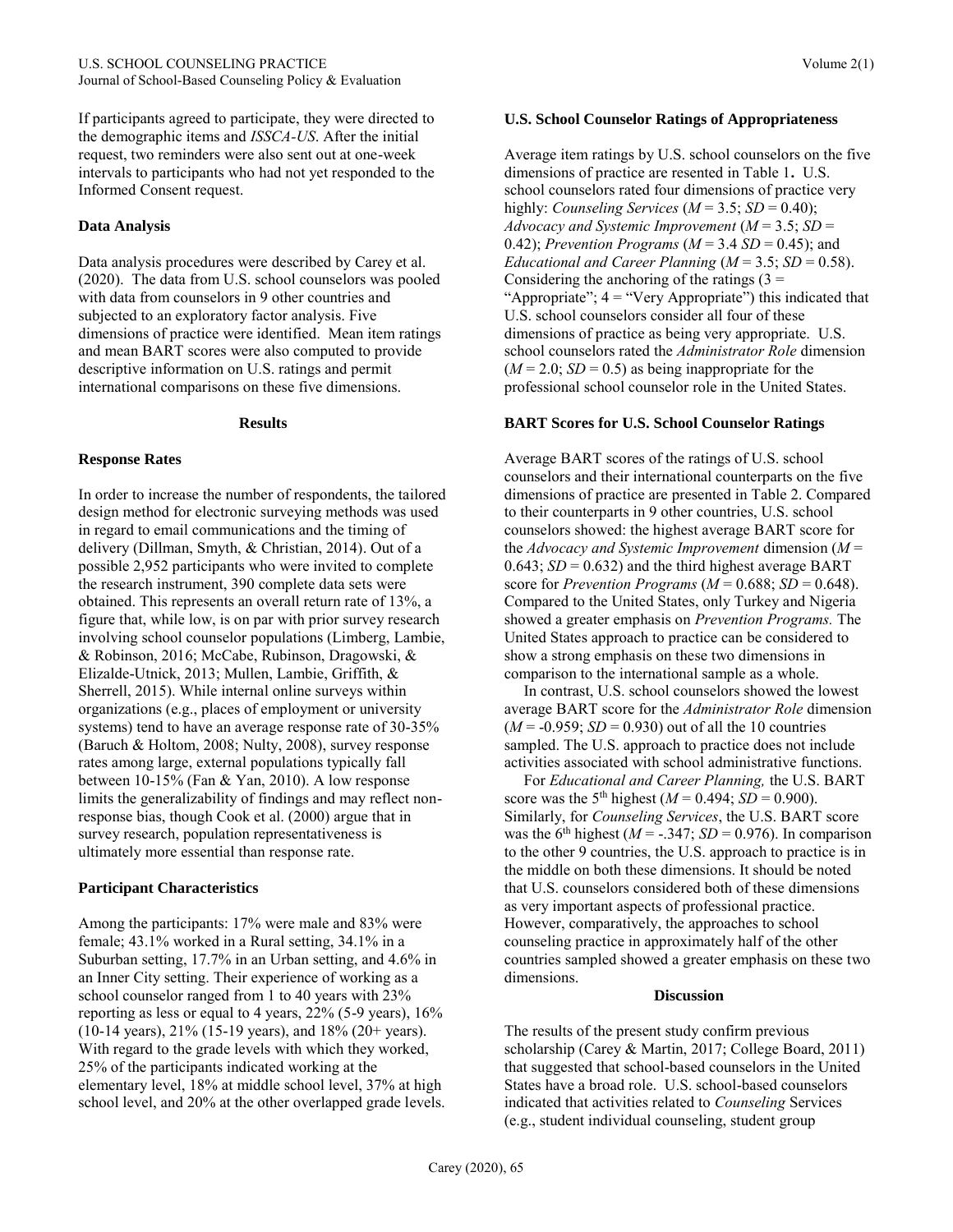counseling, parent consultation); *Advocacy and Systemic Improvement* (e.g., advocating for the needs of individual students and for improvements in school policies and procedures); *Prevention Programs* (e.g., guidance curriculum and prevention program delivery*)* and, *Educational and Career Planning* (e.g., career awareness groups, career counseling, and college placement counseling) were all important aspects of the school counseling role. Furthermore, in international comparisons, U.S. school-based counselors showed a strong emphasis on the importance of activities related to *Advocacy and Systemic Improvement* along with *Prevention Program.* Their emphasis on *Counseling Services* and *Educational and Career Planning* proved to be near the midpoint of the 10 country sample. Finally, U.S. school-based counselors (along with counselors from 8 of the remaining 9 countries) showed a strong consensus that activities associated with the *Administrator Role* were inappropriate for the school counselor role. This result would be expected given the United States emphasis on comprehensive developmental models of practice (including the ASCA National Model) that specify a wide range of types of activities (Martin & Carey, 2014) and professional association statements that both suggest a broad range of appropriate activates and indicate that aspects of administrator role are incompatible with the school counselor role (ASCA, 1999; n.d.a; n.d.c).

 Other countries participating in this study showed a narrower role. Maltese school-based counselors, for example, considered *Educational and Career* Planning activates as inappropriate for the role. Costa Rican and Venezuelan counselors rated activities related to delivering *Prevention Programs* as having relatively little importance regarding their role. Nigerian counselors rated activities related to *Advocacy and Systemic Improvement* as having relatively little importance regarding their role. Interestingly, Nigerian counselors also rated activities related to the *Administrator Role* as being important elements of school-based counseling practice. Further comparative research is needed to identify the reasons that modes of school-based counseling programs differ and to identify the strengths and limitations associated with these differences.

 At present we suggest that the reason a broad model of practice exists in the United States is because of the consensus that has developed as a result of (a) defining the school-based counselor role in terms of comprehensive developmental guidance; and (b) the use of this broad definition of role in professional licensure/certification statutes, training program accreditation standards, and professional role statements. We further suggest that this broad role is enabled by the affluence of the United States that allows for both rich staffing of school-based counselors in public schools and an extended period of university training. It is further enabled by a tradition that vests responsibility for all activities related to the role in the school-based counselors themselves rather than (as is

true in several other countries) by having different professionals responsible for different sets of activities. While several possible reformulations of role have been suggested (e.g., Astramovich et al., 2010; Carey & Martin, 2017; College Board; 2011), at this point necessary data on the strengths and limitation of different modes of practice is sorely lacking. A reformulation of the role of schoolbased counselors in the United States would be greatly aided by comparative international research. Relatedly, the debate over how school-based counselors in the United States should address the mental health issues of students needs to be grounded in research on the strengths and limitations of different approaches to addressing mental health issues.

#### **Author Note**

John C. Carey, Ronald H. Fredrickson Center for School Counseling Outcome Research and Evaluation (CSCORE), University of Massachusetts, Amherst. Correspondence concerning this article should be addressed to John C. Carey, Fredrickson Center for School Counseling Outcome Research and Evaluation (CSCORE), University of Massachusetts, Amherst, MA 01007. (email: jcarey@educ.umass.edu).

#### **References**

- Aluede, O., Carey, J. C., Harris, B., & Lee, S. M. (2017). Present status and future directions for policyresearch and evaluation in school-based counseling. In Carey, J.C., Harris, B., Lee, S.M, & Aluede, O. (Eds.) *International handbook for policy research in school-based counseling*. New York: Springer.
- American School Counselor Association (2012). *The ASCA national model: A framework for school counseling programs* (3rd ed.). Alexandria, VA: Author.
- American School Counselor Association. (2003). *The ASCA national model: A framework for school counseling programs.* Alexandria, VA: Author.
- American School Counselor Association. (1999). *Role of the school counselor.* Alexandria, VA: Author.
- American School Counselor Association. (n.d.a). Appropriate activities of school counselors. Retrieved from https://www.schoolcounselor.org/ asca/media/ asca/home/appropriate-activities-ofschool-counselors.pdf
- American School Counselor Association. (n.d.b). ASCA school counselor competencies. Retrieved from https://www.schoolcounselor.org
- American School Counselor Association. (n.d.c). Role of the school counselor. Retrieved from https://www.schoolcounselor.org/asca/media/asca/ho me/RoleStatement.pdf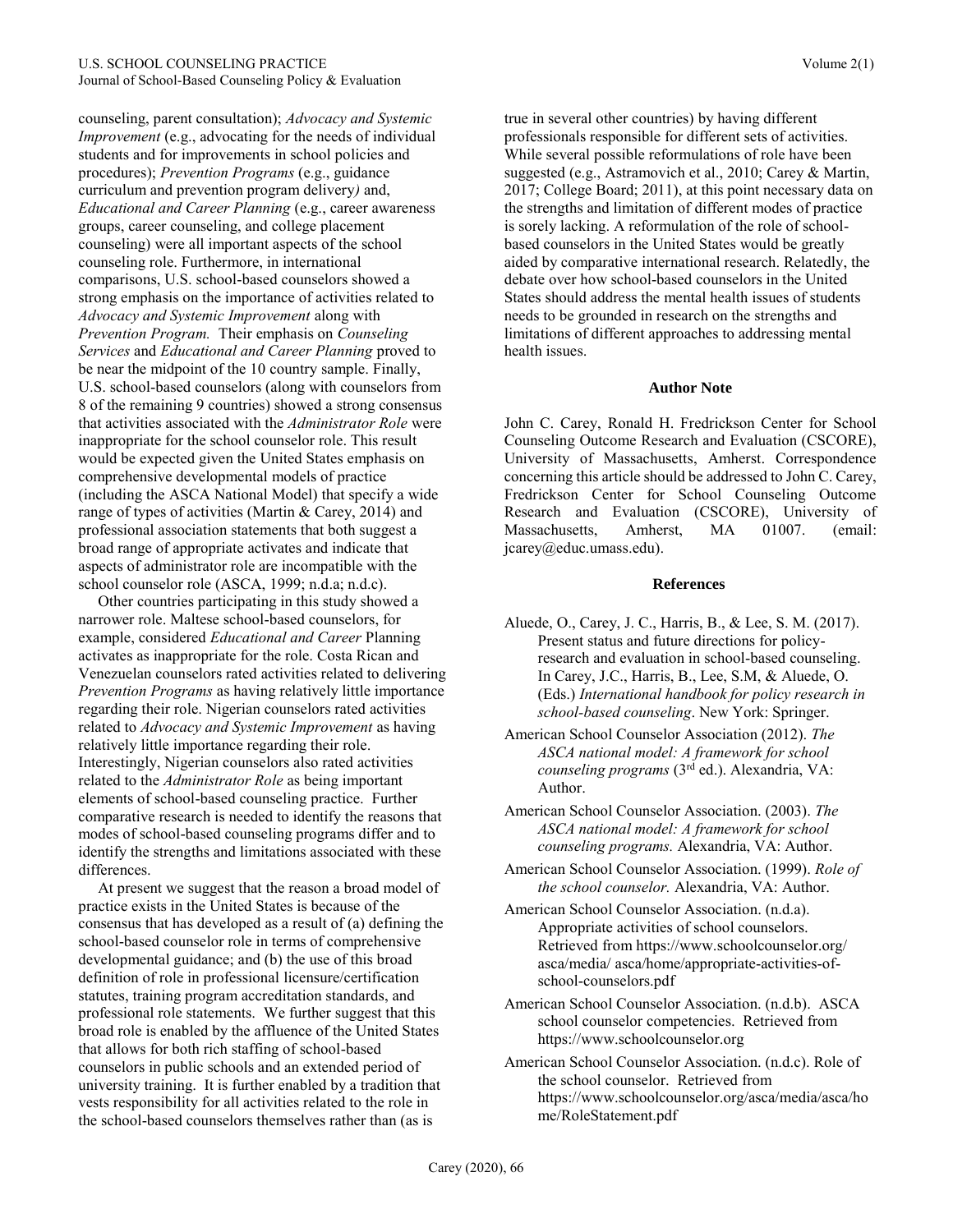- Astramovich, R. L., Hoskins, W. J., & Bartlett, K. A. (2010). *Rethinking the organization and delivery of counseling in schools.* Retrieved from http://counselingoutfitters.com/vistas/vistas10/Article \_78.pdf
- Baruch, Y., & Holtom, B. C. (2008). Survey response rate levels and trends in organizational research. *Human Relations, 61*, 1139-1160. https://doi.org/10.1177/0018726708094863
- Carey, J. C., Fan, K. Y., He, L., & Jin, Y. Y. (2020). Five dimensions of school-based counseling practice: Factor analysis identification using the international survey of school counselors' activities. *Journal of School-based Counseling Policy and Evaluation*, *2*(1), 4-21. https://doi.org/10.25774/0rpq-0v54
- Carey J. C. & Martin, I. (2017). Policy research on schoolbased counseling in the United States: Establishing a policy research agenda. In Carey, J.C., Harris, B., Lee, S.M., & Aluede, O. (Eds.). *International handbook for policy research in school-based counseling.* New York: Springer.
- Christian, D. D., & Brown, C. L. (2018). Recommendations for the Role and Responsibilities of School-Based Mental Health Counselors. *Journal of School-Based Counseling Policy and Evaluation, 1*, 26-39. https://doi.org/10.25774/nmfk-y245
- Cinotti, D. (2014). Competing professional identity models in school counseling: A historical perspective and commentary. *The Professional Counselor*, *4*, 417–425. https://doi.org/10.15241/dc.4.5.417
- College Board. (2011). *School counselors: literature and landscape review. The state of school counseling in America*. Civic Enterprises.
- Cook C., Heath F., & Thompson R.L. (2000). A metaanalysis of response rates in web- or internet-based surveys. *Educational and Psychological Measurement, 60*, 821–36. https://doi.org/10.1177/00131640021970934
- Council for Accreditation of Counseling and Related Educational Programs. (2015). 2016 CACREP Standards. Retrieved from http://www.cacrep.org/wpcontent/uploads/2012/10/2016-CACREP-Standards.pdf
- Culbreth, J. R., Scarborough, J. L., Banks-Johnson, A., & Solomon, S. M. (2005). Role stress among school counselors. *Counselor Education and Supervision, 45,* 58-71. https://doi.org/10.1002/j.1556- 6978.2005.tb00130.x
- Dillman, D. A., Smyth, J. D., & Christian, L. M. (2014). I*nternet, mail, and mixed-mode surveys: The tailored design method*. Hoboken, N.J: Wiley & Sons.
- Fan, K. U., Carey, J. C., He, L, & Martin, I. (2019). Activities and role of school counselors in the United

States: A national survey of ACA members who are school counselors. *Journal of School-Based Counseling Policy and Evaluation, 1*, 34-50. https://doi.org/10.25774/8nz2-4y62

- Fan, K. U., Carey, J. C., Thomas, E., Griffith, C., Wells, C., He, L. & Niu, J. (2019). Development and exploratory factor analysis of the United States version of the *International Survey of School Counselors' Activities*. *International Journal for the Advancement of Counseling*, *41,* 339-360. https://doi.org/10.25774/8nz2-4y62
- Fan, W., & Yan, Z. (2010). Factors affecting response rates of the web survey: A systematic review. *Computers in Human Behavior, 26*, 132-139. https://doi.org/10.1016/j.chb.2009.10.015
- Gysbers, N. C. (2004). Comprehensive guidance and counseling programs: The evolution of accountability. *Professional School Counseling, 8,* 1- 14.
- Gysbers, N. C., & Henderson, P. (2012). *Developing and managing your school guidance program* (5th ed.). Alexandria, VA: American Counseling Association.
- He, L., Brady, B., Carey, J. C. (in press). Activities and role of school-based counselors in West Virginia: A comparison to a national sample of school counselors. *Journal of School-Based Counseling Policy and Evaluation*.
- Kaplan, D. M., & Gladding, S. T. (2011). A vision for the future of counseling: The 20/20 principles for unifying and strengthening the profession. *Journal of Counseling and Development, 89*, 367-372. https://doi.org/10.1002/j.1556-6678.2011.tb00101.x
- Lambie, G. W., & Williamson, L. L. (2004). The challenge to change from guidance counseling to professional school counseling: A historical proposition. *Professional School Counseling, 8,* 124–131.
- Limberg, D., Lambie, G., & Robinson, E. H. (2016). The contribution of school counselors' altruism to their degree of burnout. *Professional School Counseling, 20*, 127-138. https://doi.org/10.5330/1096-2409- 20.1.127
- Martin, I. & Carey, J. C. (2014). Development of a logic model to guide evaluations of the ASCA National Model for School Counseling Programs. *The Professional Counselor Journal*, *4,* 455-466. https://doi.org/10.15241/im.4.5.455
- Martin, I., Carey, J., & DeCoster, K. (2009). A national study of the current status of state school counseling models. *Professional School Counseling*, *12*(5), 378- 386. https://doi.org/10.1177/2156759X0901200506
- McCabe, P. C., Rubinson, F., Dragowski, E. A., & Elizalde-Utnick, G. (2013). Behavioral intention of teachers, school psychologists, and counselors to intervene and prevent harassment of LGBTQ youth.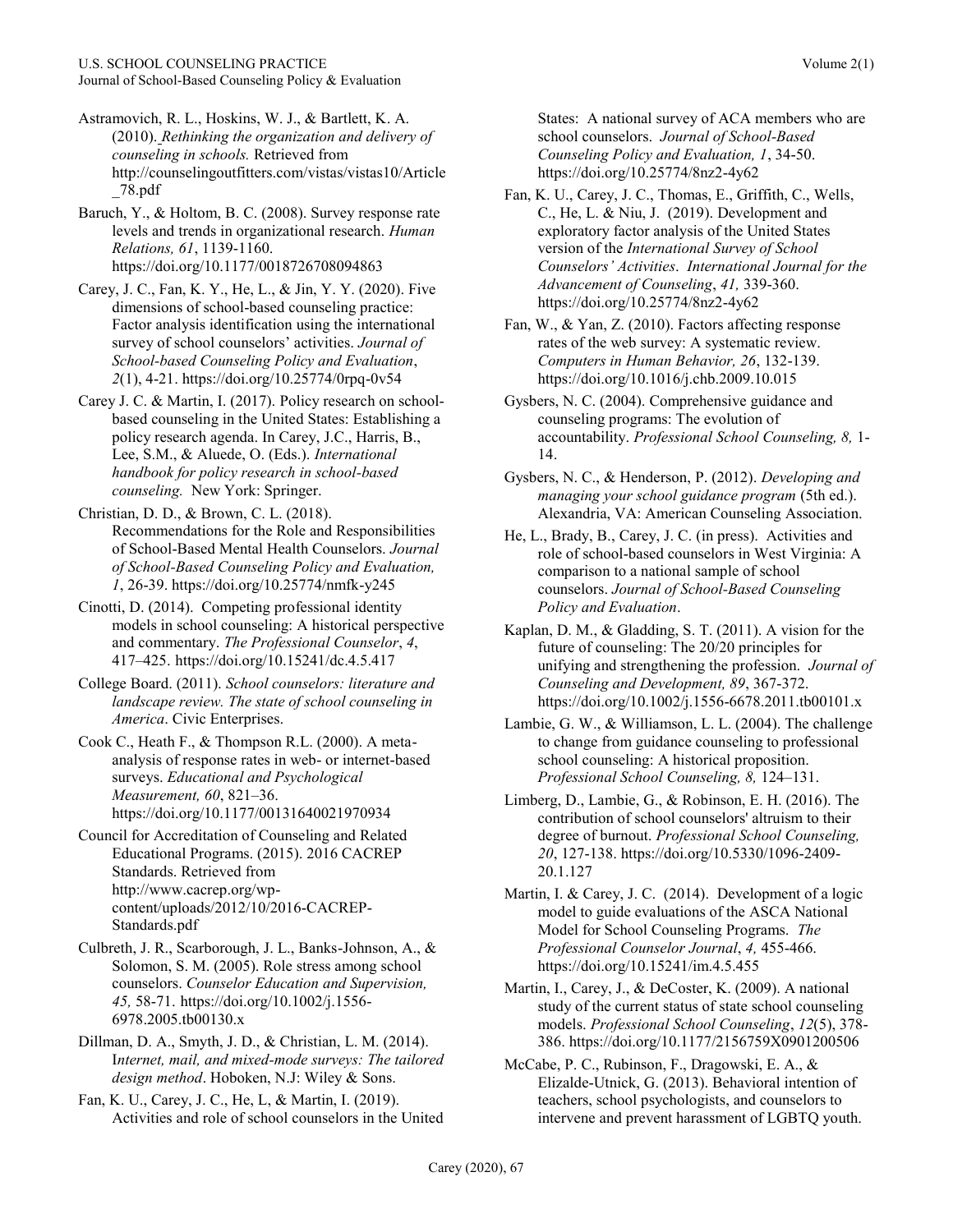*Psychology in the Schools, 50*, 672-688. https://doi.org/10.1002/pits.21702

- Mullen, P. R., Lambie, G. W., Griffith, C., & Sherrell, R, (2015). School counselors' general self-efficacy, ethical and legal self-efficacy, and ethical and legal knowledge. *Ethics & Behavior*, 1-16. https://doi.org/10.1080/10508422.2015.1033627
- Nelson, J. A., Robles-Pina, R. & Nichter, M. (2008). An analysis of Texas high school counselors' roles: Actual and preferred counseling activities. *Journal of Professional Counseling: Practice, Theory, and Research, 36*, 30-46. https://doi.org/10.1080/15566382.2008.12033842
- Nulty, D. D. (2008). The adequacy of response rates to online and paper surveys: What can be done?. *Assessment & Evaluation in Higher Education, 33*, 301-314.

https://doi.org/10.1080/02602930701293231

- Reiner, S. M., Colbert, R. D., & Perusse, R. (2009). Teacher perceptions of the professional school counselor role: A national study. *Professional School Counseling, 12*, 224-332. https://doi.org/10.1177/2156759X0901200507
- Scarborough, J. L., & Culbreth, J. R. (2008). Examining discrepancies between actual and preferred practice of school counselors. *Journal of Counseling and Development, 86,* 446-459. https://doi.org/10.1002/j.1556-6678.2008.tb00533.x
- Sink, C. A., & MacDonald, G. (1998). The status of comprehensive guidance and counseling in the United States. *Professional School Counseling, 2*, 88- 94.
- Trevisan, M. S., Carey, J. C., & Martin, I. (in press). School counselor state licensure requirements and professional accreditation standards in program evaluation. *Journal of School-Based Counseling Policy and Evaluation*.
- Wilder, C. & Ray, D. (2013). Parent preferences for secondary school counselor activities. *Journal of Professional Counseling, Practice, Theory, & Research, 40*, 12-24. https://doi.org/10.1080/15566382.2013.12033920
- Zalaquett, C. P., & Chatters, S. J. (2012). Middle school principals' perceptions of middle school counselors' roles and functions. *American Secondary Education, 40*, 89-103.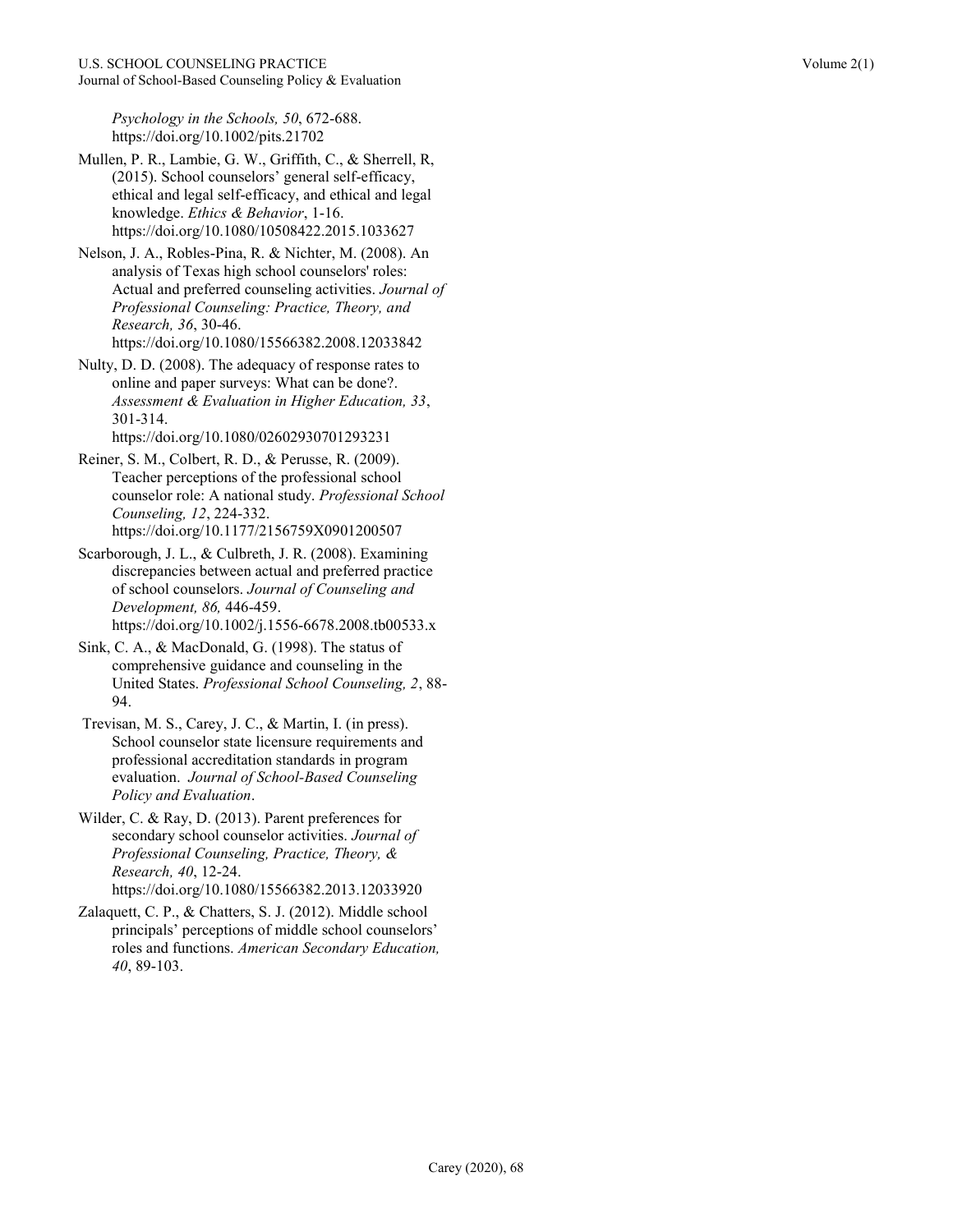#### Table 1.

# *Means and standard deviation for items for five dimensions of practice for ten countries*

|             |                  | <b>Advocacy and</b> |           |                  |      |                   |           |                      |           |                 | <b>Educational</b> |
|-------------|------------------|---------------------|-----------|------------------|------|-------------------|-----------|----------------------|-----------|-----------------|--------------------|
|             |                  | Counseling          |           | <b>Systemic</b>  |      | <b>Prevention</b> |           | <b>Administrator</b> |           | and Career      |                    |
|             |                  | <b>Services</b>     |           | Improvement      |      | <b>Programs</b>   |           | Role                 |           | <b>Planning</b> |                    |
| Country     | $\boldsymbol{N}$ | M                   | <b>SD</b> | $\boldsymbol{M}$ | SD   | M                 | <b>SD</b> | M                    | <b>SD</b> | M               | SD                 |
| US.         | 390              | 3.5                 | 0.40      | 3.5              | 0.42 | 3.4               | 0.45      | 2.0                  | 0.51      | 3.5             | 0.58               |
| Malta       | 37               | 3.4                 | 0.36      | 3.3              | 0.52 | 3.0               | 0.65      | 1.8                  | 0.63      | 2.0             | 0.93               |
| Costa Rica  | 107              | 3.1                 | 0.47      | 3.2              | 0.47 | 2.7               | 0.56      | 1.9                  | 0.50      | 3.2             | 0.69               |
| Venezuela   | 30               | 3.1                 | 0.45      | 3.1              | 0.48 | 2.8               | 0.59      | 2.1                  | 0.52      | 3.1             | 0.74               |
| South Korea | 1687             | 3.7                 | 0.32      | 3.1              | 0.54 | 2.9               | 0.63      | 2.4                  | 0.72      | 3.3             | 0.59               |
| Turkey      | 185              | 3.4                 | 0.38      | 3.2              | 0.44 | 3.4               | 0.42      | 2.1                  | 0.50      | 3.4             | 0.53               |
| China       | 209              | 3.2                 | 0.38      | 3.0              | 0.42 | 3.1               | 0.46      | 2.4                  | 0.52      | 3.1             | 0.55               |
| Kenya       | 47               | 3.6                 | 0.47      | 3.1              | 0.48 | 3.1               | 0.47      | 2.3                  | 0.62      | 3.7             | 0.66               |
| Nigeria     | 176              | 3.5                 | 0.34      | 2.9              | 1.02 | 3.4               | 0.54      | 3.2                  | 0.51      | 3.7             | 0.50               |
| India       | 45               | 3.6                 | 0.58      | 3.4              | 0.69 | 3.4               | 0.72      | 2.4                  | 0.60      | 3.3             | 0.76               |

*Note*. 1 = Very Inappropriate; 2 = Inappropriate; 3 = Appropriate; 4 =Very Appropriate